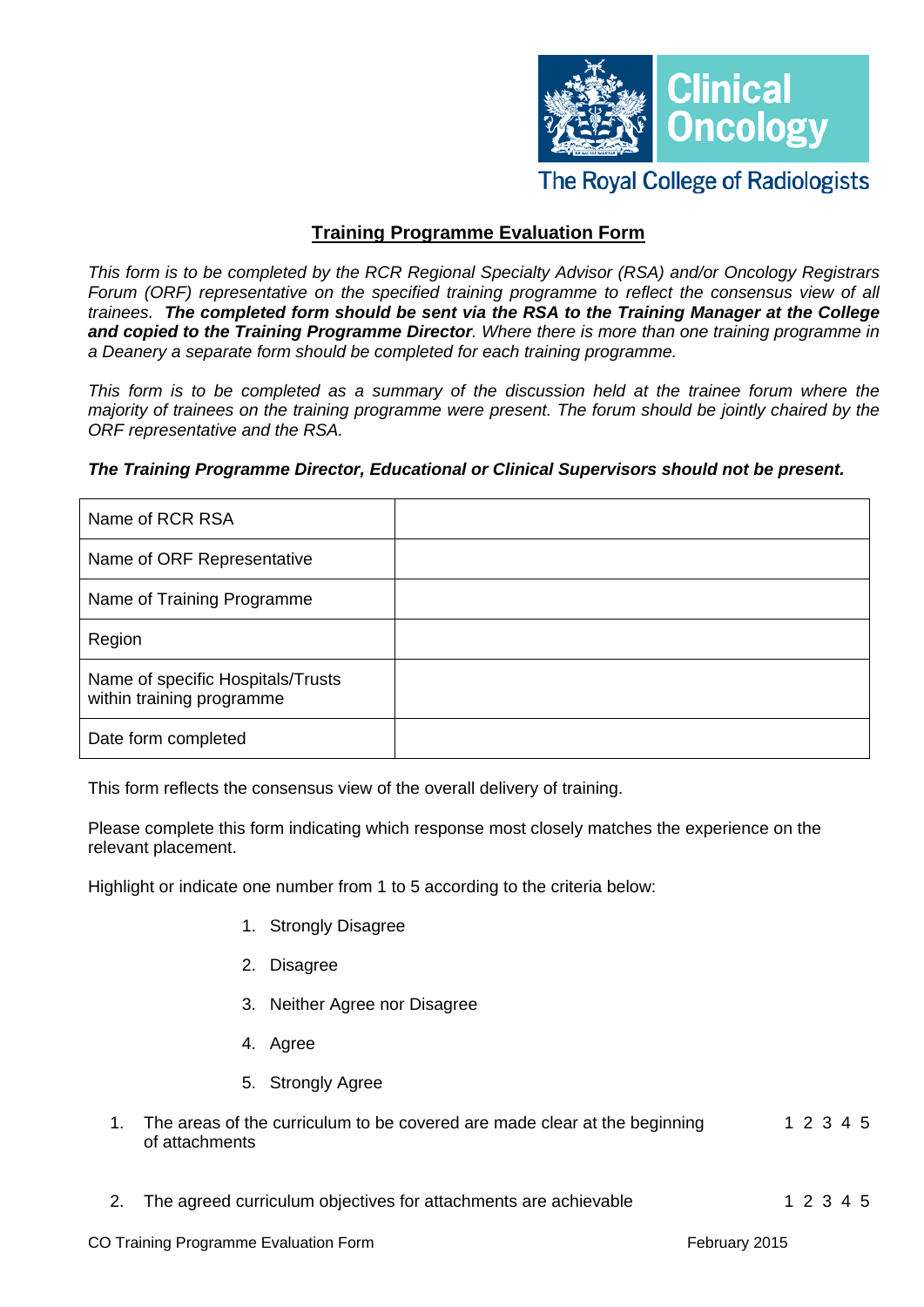3. Resources are suggested for learning e.g textbooks, journals, papers, courses 1 2 3 4 5 Please specify:

| 4. | All of the required appraisals take place                                                                 | 1 2 3 4 5          |  |
|----|-----------------------------------------------------------------------------------------------------------|--------------------|--|
| 5. | It is easy to arrange work place based assessments                                                        | 1 2 3 4 5          |  |
| 6. | Handover routinely occurs for on-call/emergency duties                                                    | 1 2 3 4 5          |  |
| 7. | Senior support is easily available                                                                        | 1 2 3 4 5          |  |
| 8. | On-call/out of hours work presents good learning opportunities                                            | 1 2 3 4 5          |  |
| 9. | Systems are in place to obtain feedback from clinical cases<br>and radiotherapy planning                  | 1 2 3 4 5          |  |
|    | 10. There is good access to IT systems e.g. PACS, internet                                                | 1 2 3 4 5          |  |
|    | 11. Formal teaching<br>a) Didactic lectures<br>sessions - delivery<br>b) Interactive tutorials<br>methods | 1 2 3<br>1 2 3 4 5 |  |

12. Are there any specific highlights or examples of excellent practice within the programme??

13. Please specify the areas of concern with this training programme. NOTE: As stated above, this should be a consensus view of trainees with recent experience of this attachment, not the isolated opinion of a small number of trainees.